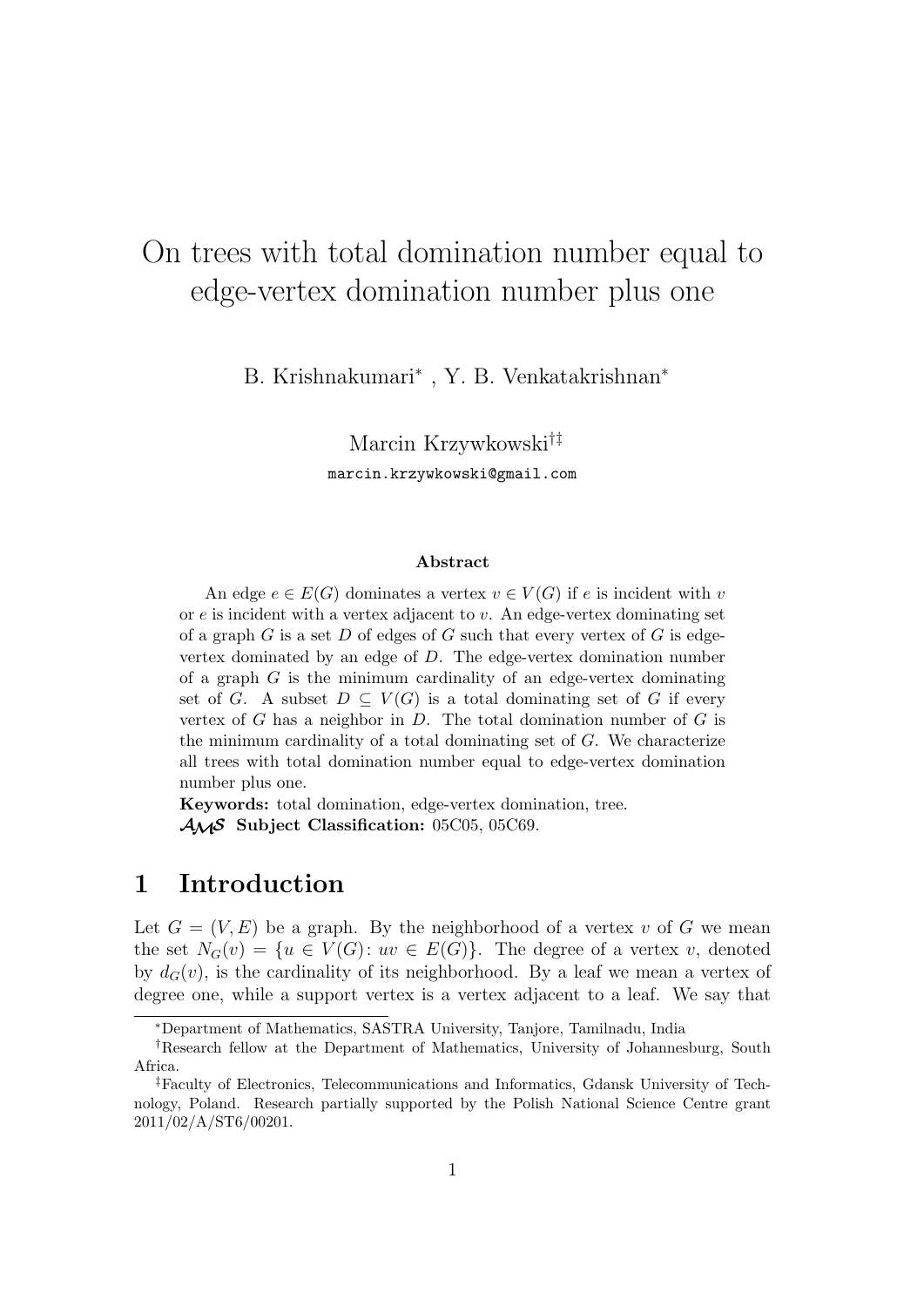a support vertex is strong (weak, respectively) if it is adjacent to at least two leaves (exactly one leaf, respectively). The edge incident with a leaf is called an end edge. The path on *n* vertices we denote by  $P_n$ . Let *T* be a tree, and let *v* be a vertex of *T*. We say that *v* is adjacent to a path  $P_n$  if there is a neighbor of *v*, say *x*, such that one of the components of  $T - vx$  is a path  $P_n$  containing *x* as a leaf.

A subset  $D \subseteq V(G)$  is a dominating set of G if every vertex of  $V(G) \setminus D$ has a neighbor in *D*. The domination number of a graph *G*, denoted by  $\gamma(G)$ , is the minimum cardinality of a dominating set of *G*. A subset  $D \subseteq V(G)$  is a total dominating set, abbreviated TDS, of *G* if every vertex of *G* has a neighbor in *D*. The total domination number of a graph *G*, denoted by  $\gamma_t(G)$ , is the minimum cardinality of a total dominating set of *G*. For a comprehensive survey of domination in graphs, see [2].

An edge  $e \in E(G)$  dominates a vertex  $v \in V(G)$  if *e* is incident with *v* or *e* is incident with a vertex adjacent to *v*. A subset  $D \subseteq E(G)$  is an edgevertex dominating set, abbreviated EVDS, of a graph *G* if every vertex of *G* is edge-vertex dominated by an edge of *D*. The edge-vertex domination number of a graph *G*, denoted by  $\gamma_{ev}(G)$ , is the minimum cardinality of an edge-vertex dominating set of *G*. Edge-vertex domination in graphs was introduced in [4], and was further studied in [3].

Trees with equal domination and total domination numbers were characterized in [1]. We characterize all trees with total domination number equal to edgevertex domination number plus one.

#### **2 Results**

Since the one-vertex graph does not have a total dominating set or an edge-vertex dominating set, in this paper, we consider only trees on at least two vertices.

We begin with the following three straightforward observations.

**Observation 1** *Every support vertex of a graph G is in every TDS of G.*

**Observation 2** *For every connected graph G of diameter at least three there exists a*  $\gamma_t(G)$ -set that contains no leaf.

**Observation 3** *For every connected graph G of diameter at least three there exists a*  $\gamma_{ev}(T)$ -set that contains no end edge.

We now prove that the total domination number of any tree is greater than its edge-vertex domination number.

**Lemma 4** *For every tree T we have*  $\gamma_t(T) > \gamma_{ev}(T)$ *.*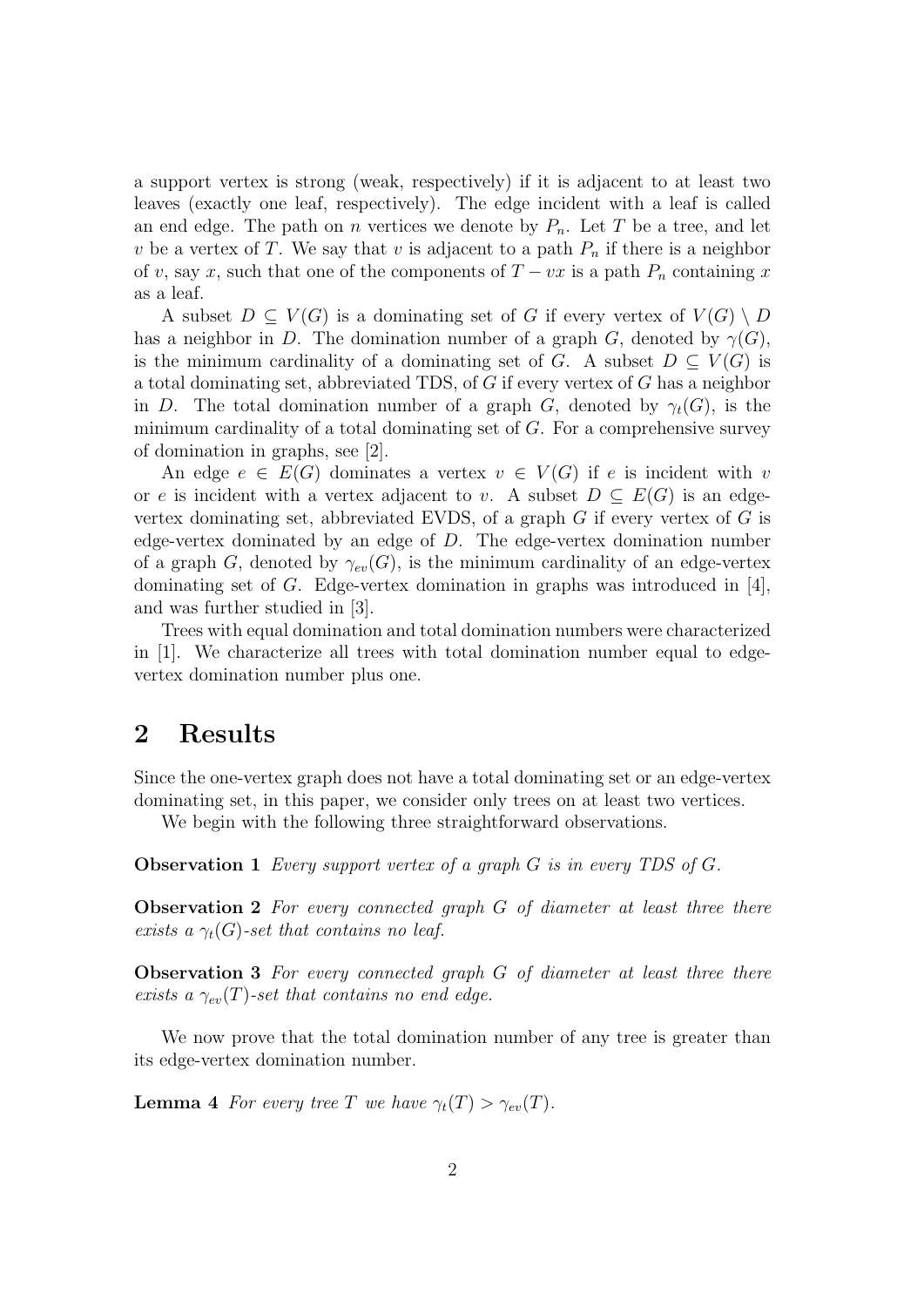**Proof.** If diam(*T*)  $\leq$  3, then we get  $\gamma_t(T) = 2 > 1 = \gamma_{ev}(T)$ . Now assume that  $diam(T) \geq 4$ . Thus the order *n* of the tree *T* is at least five. We prove the result by the induction on the number *n*. Assume that the theorem is true for every tree  $T'$  of order  $n' < n$ .

First assume that some support vertex of *T*, say *x*, is strong. Let *y* be a leaf adjacent to *x*. Let  $T' = T - y$ . Let  $D'$  be a  $\gamma_{ev}(T')$ -set. It is easy to see that *D*<sup>*′*</sup> is an EVDS of the tree *T*. Thus  $\gamma_{ev}(T) \leq \gamma_{ev}(T')$ . Obviously,  $\gamma_t(T') \leq \gamma_t(T)$ . We now get  $\gamma_t(T) \geq \gamma_t(T') > \gamma_{ev}(T') \geq \gamma_{ev}(T)$ . Henceforth, we can assume that every support vertex of *T* is weak.

We now root  $T$  at a vertex  $r$  of maximum eccentricity diam $(T)$ . Let  $t$  be a leaf at maximum distance from *r*, *v* be the parent of *t*, *u* be the parent of *v*, and *w* be the parent of *u* in the rooted tree. By  $T_x$  we denote the subtree induced by a vertex *x* and its descendants in the rooted tree *T*.

Assume that some child of *u*, say *x*, is a leaf. Let  $T' = T - x$ . Let *D'* be a  $\gamma_{ev}(T')$ -set that contains no end edge. The vertex *t* has to be dominated, thus  $uv \in D$ . It is easy to see that *D'* is an EVDS of the tree *T*. Thus  $\gamma_{ev}(T) \leq \gamma_{ev}(T')$ . Obviously,  $\gamma_t(T') \leq \gamma_t(T)$ . We now get  $\gamma_t(T) \geq \gamma_t(T') > \gamma_{ev}(T') \geq \gamma_{ev}(T)$ .

Now assume that among the children of *u* there is a support vertex, say *x*, other than *v*. Let  $T' = T - T_v$ . Let  $D'$  be a  $\gamma_{ev}(T')$ -set. It is easy to see that  $D' \cup \{uv\}$  is an EVDS of the tree *T*. Thus  $\gamma_{ev}(T) \leq \gamma_{ev}(T') + 1$ . Now let *D* be a  $\gamma_t(T)$ -set that contains no leaf. By Observation 1 we have  $v, x \in D$ . Let us observe that  $D \setminus \{v\}$  is a TDS of the tree *T'*. Therefore  $\gamma_t(T') \leq \gamma_t(T) - 1$ . We now get  $\gamma_t(T) \geq \gamma_t(T') + 1 > \gamma_{ev}(T') + 1 \geq \gamma_{ev}(T)$ .

Now assume that  $d_T(u) = 2$ . Let  $T' = T - T_u$ . Let  $D'$  be a  $\gamma_{ev}(T')$ -set. It is easy to see that  $D' \cup \{uv\}$  is an EVDS of the tree *T*. Thus  $\gamma_{ev}(T) \leq \gamma_{ev}(T') + 1$ . Now let *D* be a  $\gamma_t(T)$ -set that contains no leaf. By Observation 1 we have  $v \in D$ . The vertex *v* has to be dominated, thus  $u \in D$ . Let *k* be a neighbor of *w* other than *u*. If  $k \in D$ , then  $D \setminus \{u, v\}$  is a TDS of the tree T'. Now assume that  $k \notin D$ . It is easy to observe that *D∪{k}\{u, v}* is a TDS of the tree *T ′* . We now conclude that  $\gamma_t(T') \leq \gamma_t(T) - 1$ . We get  $\gamma_t(T) \geq \gamma_t(T') + 1 > \gamma_{ev}(T') + 1 \geq \gamma_{ev}(T)$ .  $\blacksquare$ 

We characterize all trees with total domination number equal to edge-vertex domination number plus one. For this purpose we introduce a family  $\mathcal T$  of trees  $T = T_k$  that can be obtained as follows. Let  $T_1 \in \{P_2, P_3\}$ . If *k* is a positive integer, then  $T_{k+1}$  can be obtained recursively from  $T_k$  by one of the following operations.

- Operation  $\mathcal{O}_1$ : Attach a vertex by joining it to any support vertex of  $T_k$ .
- Operation  $\mathcal{O}_2$ : Attach a vertex or a path  $P_2$  by joining one of its vertices to a vertex of  $T_k$  adjacent to a path  $P_2$ .

We now prove that for every tree of the family  $\mathcal{T}$ , the total domination number is equal to the edge-vertex domination number plus one.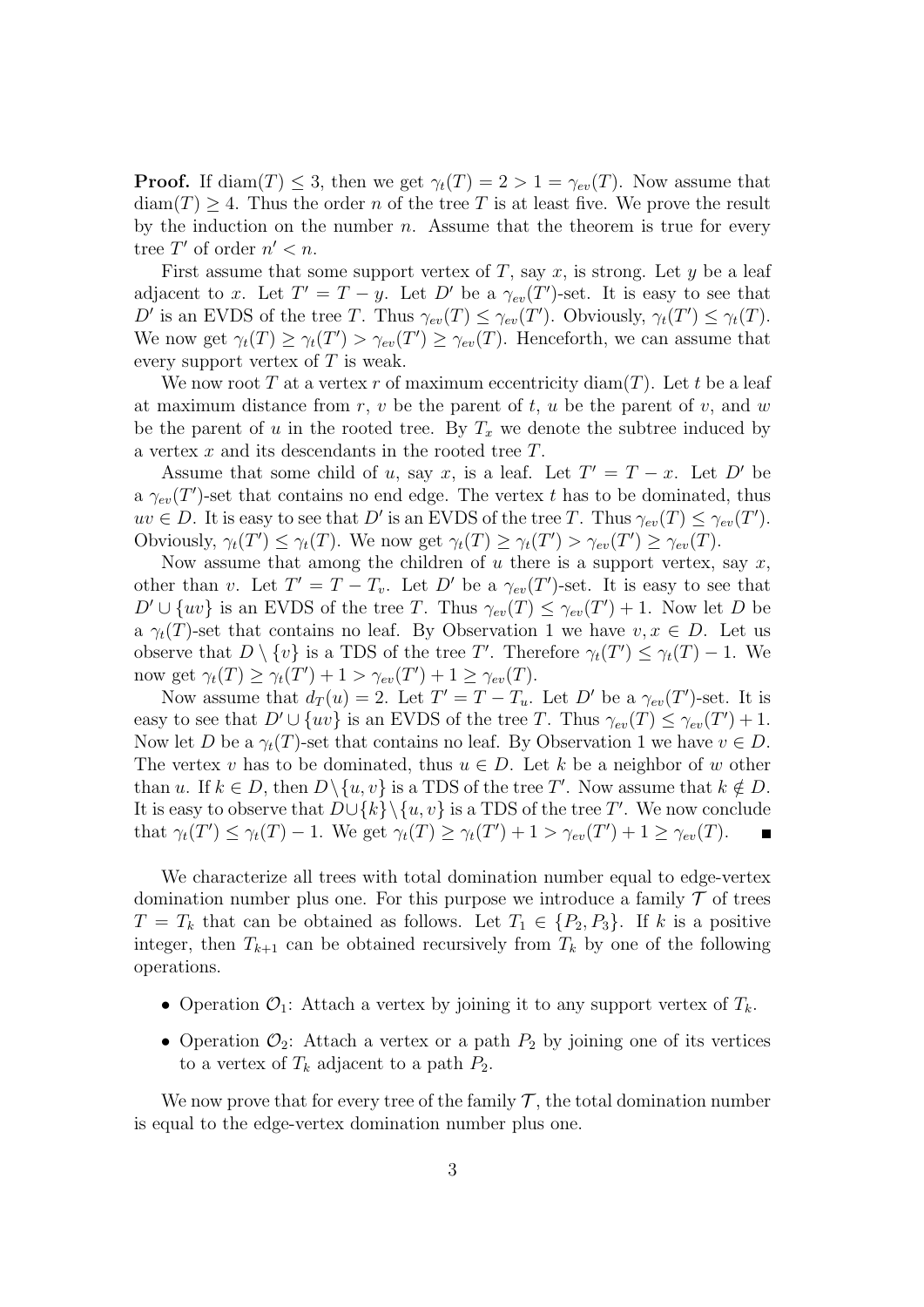**Lemma 5** *If*  $T \in \mathcal{T}$ *, then*  $\gamma_t(T) = \gamma_{ev}(T) + 1$ *.* 

**Proof.** We use induction on the number *k* of operations performed to construct the tree *T*. If  $T \in \{P_2, P_3\}$ , then obviously  $\gamma_t(T) = 2 = \gamma_{ev}(T) + 1$ . Let k be a positive integer. Assume that the result is true for every  $T' = T_k$  of the family *T* constructed by *k−*1 operations. Let *T* = *Tk*+1 be a tree of the family *T* constructed by *k* operations.

First assume that *T* is obtained from *T'* by operation  $\mathcal{O}_1$ . Let *D'* be a  $\gamma_t(T')$ set. It is easy to see that *D'* is a TDS of the tree *T*. Thus  $\gamma_t(T) \leq \gamma_t(T')$ . Obviously,  $\gamma_{ev}(T') \leq \gamma_{ev}(T)$ . We now get  $\gamma_t(T) \leq \gamma_t(T') = \gamma_{ev}(T') + 1 \leq \gamma_{ev}(T) + 1$ . On the other hand, by Lemma 4 we have  $\gamma_t(T) \geq \gamma_{ev}(T) + 1$ . This implies that  $\gamma_t(T) = \gamma_{ev}(T) + 1.$ 

Now assume that *T* is obtained from  $T'$  by operation  $\mathcal{O}_2$ . The vertex to which is joined a new vertex we denote by *x*. Let *y* be a support vertex of degree two adjacent to *x*. The neighbor of *y* other than *x* we denote by *z*. If we attach a vertex, then let  $D'$  be a  $\gamma_t(T')$ -set that contains no leaf. The vertex *y* has to be dominated, thus  $x \in D'$ . It is easy to see that  $D'$  is a TDS of the tree T. Thus  $\gamma_t(T) \leq \gamma_t(T')$ . Obviously,  $\gamma_{ev}(T') \leq \gamma_{ev}(T)$ . We now get  $\gamma_t(T) \leq \gamma_t(T')$  $= \gamma_{ev}(T') + 1 \leq \gamma_{ev}(T) + 1$ . Now assume that we attach a path  $P_2$ , say  $v_1v_2$ . Let *v*<sub>1</sub> be joined to *x*. Let *D'* be a  $\gamma_t(T')$ -set that contains no leaf. The vertex *y* has to be dominated, thus  $x \in D'$ . It is easy to observe that  $D' \cup \{v_1\}$  is a TDS of the tree *T*. Thus  $\gamma_t(T) \leq \gamma_t(T') + 1$ . Now let *D* be a  $\gamma_{ev}(T)$ -set that contains no end edge. The vertices *z* and  $v_2$  have to be dominated, thus  $xy, xv_1 \in D$ . Let us observe that  $D \setminus \{xv_1\}$  is an EVDS of the tree *T'*. Therefore  $\gamma_{ev}(T') \leq \gamma_{ev}(T) - 1$ . We now get  $\gamma_t(T) \leq \gamma_t(T') + 1 = \gamma_{ev}(T') + 2 \leq \gamma_{ev}(T) + 1$ . We conclude that  $\gamma_t(T) = \gamma_{ev}(T) + 1.$ 

We now prove that if the total domination number of a tree is equal to its edge-vertex domination number plus one, then the tree belongs to the family  $\mathcal{T}$ .

### **Lemma 6** *Let T be a tree.* If  $\gamma_t(T) = \gamma_{ev}(T) + 1$ , then  $T \in \mathcal{T}$ .

**Proof.** If diam(*T*) = 1, then  $T = P_2 \in \mathcal{T}$ . If diam(*T*) = 2, then *T* is a star. If  $T = P_3$ , then  $T \in \mathcal{T}$ . If *T* is a star different from  $P_3$ , then it can be obtained from  $P_3$  by an appropriate number of operations  $\mathcal{O}_1$ . Thus  $T \in \mathcal{T}$ . Now assume that  $\text{diam}(T) \geq 3$ . Thus the order *n* of the tree *T* is at least four. We prove the result by induction on *n*. Assume that the result is true for every tree *T ′* of order *n ′ < n*.

First assume that some support vertex of  $T$ , say  $x$ , is strong. Let  $y$  be a leaf adjacent to *x*. Let  $T' = T - y$ . Let  $D'$  be a  $\gamma_{ev}(T')$ -set. It is easy to see that *D*<sup>*′*</sup> is an EVDS of the tree *T*. Thus  $\gamma_{ev}(T) \leq \gamma_{ev}(T')$ . Obviously,  $\gamma_t(T') \leq \gamma_t(T)$ . We now get  $\gamma_t(T') \leq \gamma_t(T) = \gamma_{ev}(T) + 1 \leq \gamma_{ev}(T') + 1$ . On the other hand, by Lemma 4 we have  $\gamma_t(T') \geq \gamma_{ev}(T') + 1$ . This implies that  $\gamma_t(T') = \gamma_{ev}(T') + 1$ .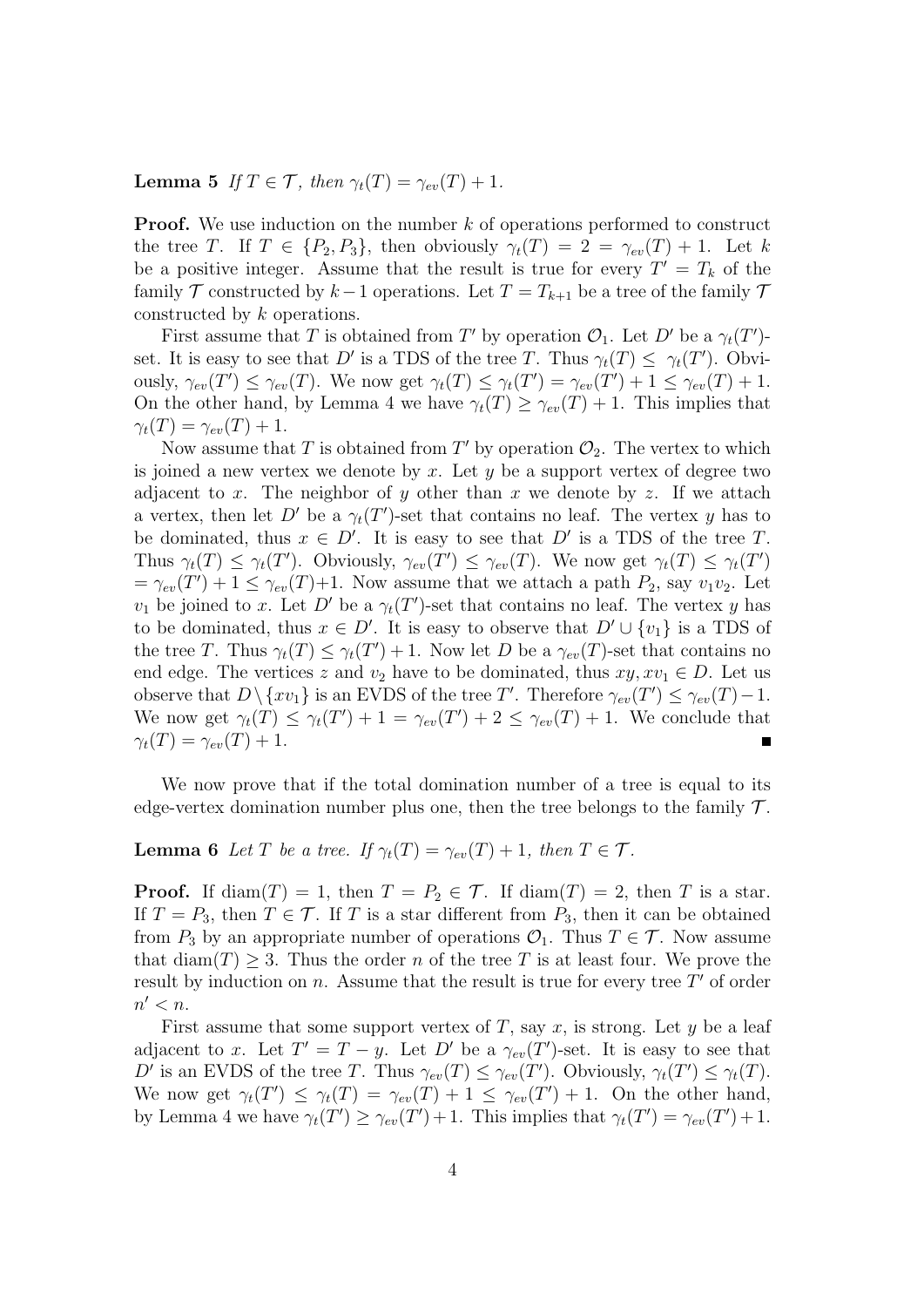By inductive hypothesis we have  $T' \in \mathcal{T}$ . The tree *T* can be obtained from *T'* by operation  $\mathcal{O}_1$ . Thus  $T \in \mathcal{T}$ . Henceforth, we can assume that every support vertex of *T* is weak.

We now root  $T$  at a vertex  $r$  of maximum eccentricity diam $(T)$ . Let  $t$  be a leaf at maximum distance from *r*, *v* be the parent of *t*, and *u* be the parent of *v* in the rooted tree. If  $\text{diam}(T) \geq 4$ , then let *w* be the parent of *u*. If  $\text{diam}(T) \geq 5$ , then let *d* be the parent of *w*. If diam(*T*)  $> 6$ , then let *e* be the parent of *d*. By  $T_x$ we denote the subtree induced by a vertex *x* and its descendants in the rooted tree *T*.

Assume that some child of *u*, say *x*, is a leaf. Let  $T' = T - x$ . Let *D'* be a  $\gamma_{ev}(T')$ -set that contains no end edge. The vertex *t* has to be dominated, thus  $uv \in D'$ . It is easy to see that *D'* is an EVDS of the tree *T*. Thus  $\gamma_{ev}(T) \leq \gamma_{ev}(T')$ . Obviously,  $\gamma_t(T') \leq \gamma_t(T)$ . We now get  $\gamma_t(T') \leq \gamma_t(T) = \gamma_{ev}(T) + 1 \leq \gamma_{ev}(T') + 1$ . This implies that  $\gamma_t(T') = \gamma_{ev}(T') + 1$ . By inductive hypothesis we have  $T' \in \mathcal{T}$ . The tree *T* can be obtained from *T'* by operation  $\mathcal{O}_2$ . Thus  $T \in \mathcal{T}$ .

Now assume that among the children of *u* there is a support vertex, say *x*, other than *v*. Let  $T' = T - T_v$ . Let  $D'$  be a  $\gamma_{ev}(T')$ -set. It is easy to see that  $D' \cup \{uv\}$  is an EVDS of the tree *T*. Thus  $\gamma_{ev}(T) \leq \gamma_{ev}(T') + 1$ . Now let *D* be a  $\gamma_t(T)$ -set that contains no leaf. By Observation 1 we have  $v, x \in D$ . Let us observe that  $D \setminus \{v\}$  is a TDS of the tree *T'*. Therefore  $\gamma_t(T') \leq \gamma_t(T) - 1$ . We now get  $\gamma_t(T') \leq \gamma_t(T) - 1 = \gamma_{ev}(T) \leq \gamma_{ev}(T') + 1$ . This implies that  $\gamma_t(T') = \gamma_{ev}(T') + 1$ . By inductive hypothesis we have  $T' \in \mathcal{T}$ . The tree *T* can be obtained from  $T'$  by operation  $\mathcal{O}_2$ . Thus  $T \in \mathcal{T}$ .

Now assume that  $d_T(u) = 2$ . If  $d_T(w) = 1$ , then  $T = P_4$ . Let  $T' = P_3 \in \mathcal{T}$ . The tree *T* can be obtained from *T'* by operation  $\mathcal{O}_2$ . Thus  $T \in \mathcal{T}$ . Now assume that  $d_T(w) = 2$ . If  $d_T(d) = 1$ , then  $T = P_5$ . Let  $T' = P_3 \in \mathcal{T}$ . The tree *T* can be obtained from *T'* by operation  $\mathcal{O}_2$ . Thus  $T \in \mathcal{T}$ . Now assume that  $d_T(d) \geq 2$ . Let  $T' = T - T_w$ . Let  $D'$  be a  $\gamma_{ev}(T')$ -set. It is easy to see that  $D' \cup \{uv\}$  is an EVDS of the tree *T*. Thus  $\gamma_{ev}(T) \leq \gamma_{ev}(T') + 1$ . Now let us observe that there exists a  $\gamma_t(T)$ -set that does not contain the vertices *t* and *w*. Let *D* be such a set. By Observation 1 we have  $v \in D$ . The vertex *v* has to be dominated, thus  $u \in D$ . Observe that  $D \setminus \{u, v\}$  is a TDS of the tree *T'*. Therefore  $\gamma_t(T') \leq \gamma_t(T) - 2$ . We now get  $\gamma_t(T') \leq \gamma_t(T) - 2 = \gamma_{ev}(T) - 1 \leq \gamma_{ev}(T') < \gamma_{ev}(T') + 1$ .

Now assume that  $d_T(w) \geq 3$ . First assume that there is a child of *w* other than *u*, say *k*, such that the distance of *w* to the most distant vertex of  $T_k$  is three or two. It suffices to consider only the possibilities when  $T_k$  is a path  $P_3$ or  $P_2$ , say *klm* or *kl*. Let  $T' = T - T_u$ . Let  $D'$  be a  $\gamma_{ev}(T')$ -set. It is easy to see that  $D' \cup \{uv\}$  is an EVDS of the tree *T*. Thus  $\gamma_{ev}(T) \leq \gamma_{ev}(T') + 1$ . Now let *D* be a  $\gamma_t(T)$ -set that contains no leaf. By Observation 1 we have  $v \in D$ . The vertices *v* and *l* have to be dominated, thus  $u, k \in D$ . Let us observe that  $D \setminus \{u, v\}$  is a TDS of *T'*. Therefore  $\gamma_t(T') \leq \gamma_t(T) - 2$ . We now get  $\gamma_t(T') \leq \gamma_t(T) - 2 = \gamma_{ev}(T) - 1 \leq \gamma_{ev}(T') < \gamma_{ev}(T') + 1.$ 

Now assume that some child of  $w$ , say  $x$ , is a leaf. We can assume that